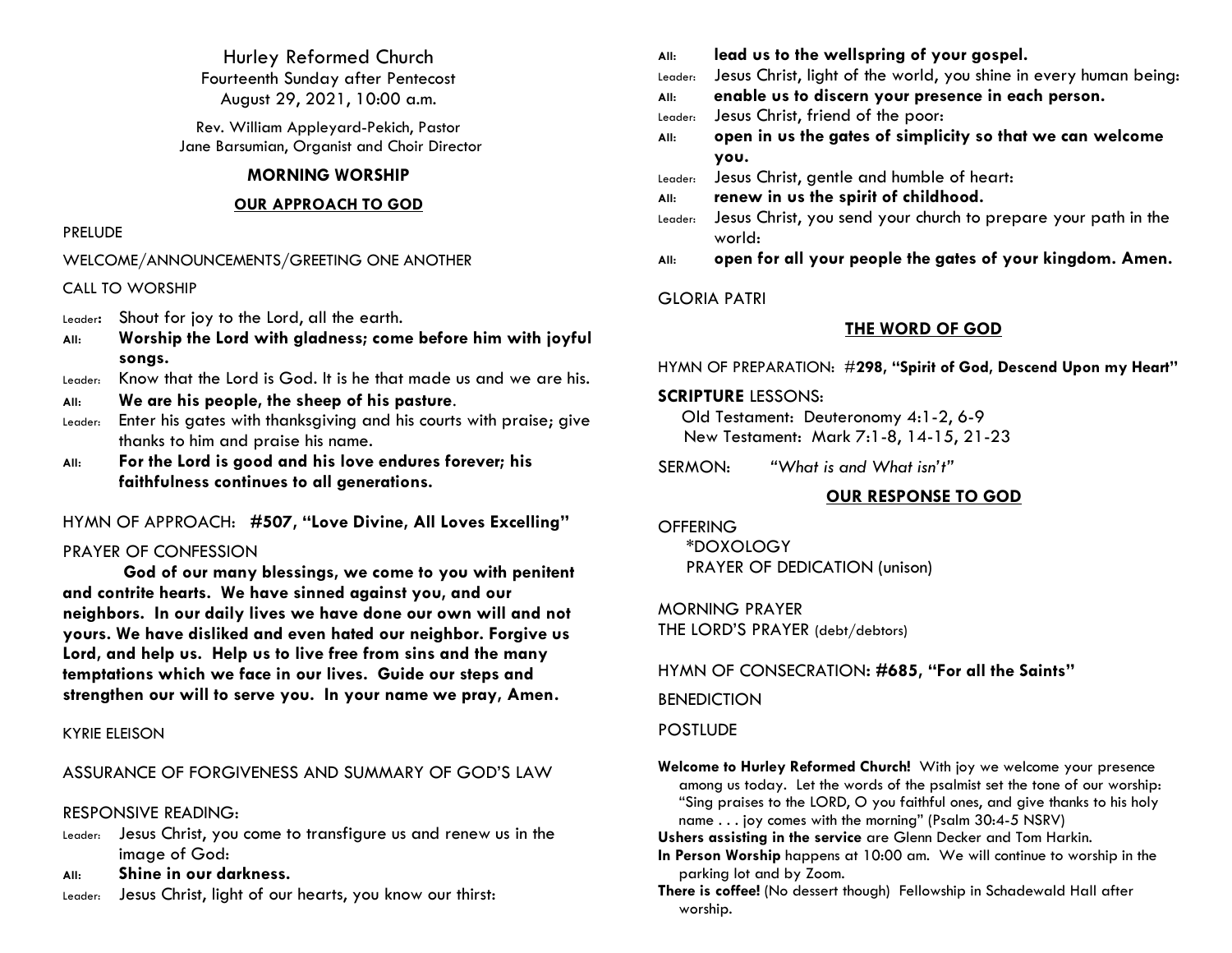- **The mission of the month of August** is Hudson Valley Hospice. Thank you for your generous donations.
- **Deacon of the month is Linda Moon.** Contact her if you need a deacon's assistance.

**Reach out to those who need your support in their day to day needs:** 

Helen Sgroi is at Woodland Pond recuperating from shoulder surgery; Ron Every is home; Barbara Sartorius is recuperating at her son's home in New Hampshire; Judy Bell (Terry Gaffken's mom) needs prayers; Viola Opdahl is home; Shirley Ruth is in Golden Hill; Alice Presti has moved to North Carolina nearer her daughter; Bev Roosa is at the Terraces at Brookmeade; Fred Horvers at TenBroeck; Lori Pinkham in Wingate at Ulster; Anthony DiPietro (son of MaryAnn DiPietro), Marie Dressel.

**Audio recordings** of the weekly sermon are available on our website, HurleyReformedChurch.org.

|                                                                  | Hurley Reformed Church                                                                  |
|------------------------------------------------------------------|-----------------------------------------------------------------------------------------|
|                                                                  | 11 Main Street, PO Box 328, Hurley NY 12443                                             |
| 845-331-4121                                                     | www.HurleyReformedChurch.org                                                            |
|                                                                  | Staff                                                                                   |
| Rev. William Appleyard-Pekich<br>pastor@HurleyReformedChurch.org | Dorothy Draper, Church Secretary<br>admin@HurleyReformedChurch.org<br>hours: TWTF, 9-12 |
| Organist/Choir Director – Jane Barsumian, M.Ed.                  | Treasurer - Arlene Cotich                                                               |
|                                                                  | Consistory 2021                                                                         |
| Elders                                                           | <i>Deacons</i>                                                                          |
| Douglas Constant, Senior Elder, Classis Delegate                 | Allan Dumas                                                                             |

Douglas Constant, *Senior Elder*, *Classis Delegate* Allan Dumas Dennis Croswell, *Youth Ministry* Christopher Decker, *Information Technology* Glenn Decker, *Finance* David Kent, *Worship* Sandra Emrich, *Program & Activities* And The Robert Kindt Thomas Harkin Lisa Longto, *Clerk* James Pirro, *Property & Maintenance* Linda Moon, *Missions*

Rev. Charles E. Stickley, *Pastor Emeritus*

**Stickley Gardens Columbarium . . .** A sacred place of beauty and contemplation. (*Located on the south lawn of the church.)* 

The lone candle on the chancel is our Peace Candle. It represents this church's support for the men and women in military service, and our prayer that one day we will live in a world where their sacrifice is no longer need



Hurley Reformed Church Hurley, New York

The Rev. William Appleyard-Pekich Minister of Word and Sacrament

*Welcome May the doors of this church be wide enough to receive all who need human love and fellowship, and a Father's care; and narrow enough to shut out all envy and hate.*

*Enter to Worship Depart to Serve*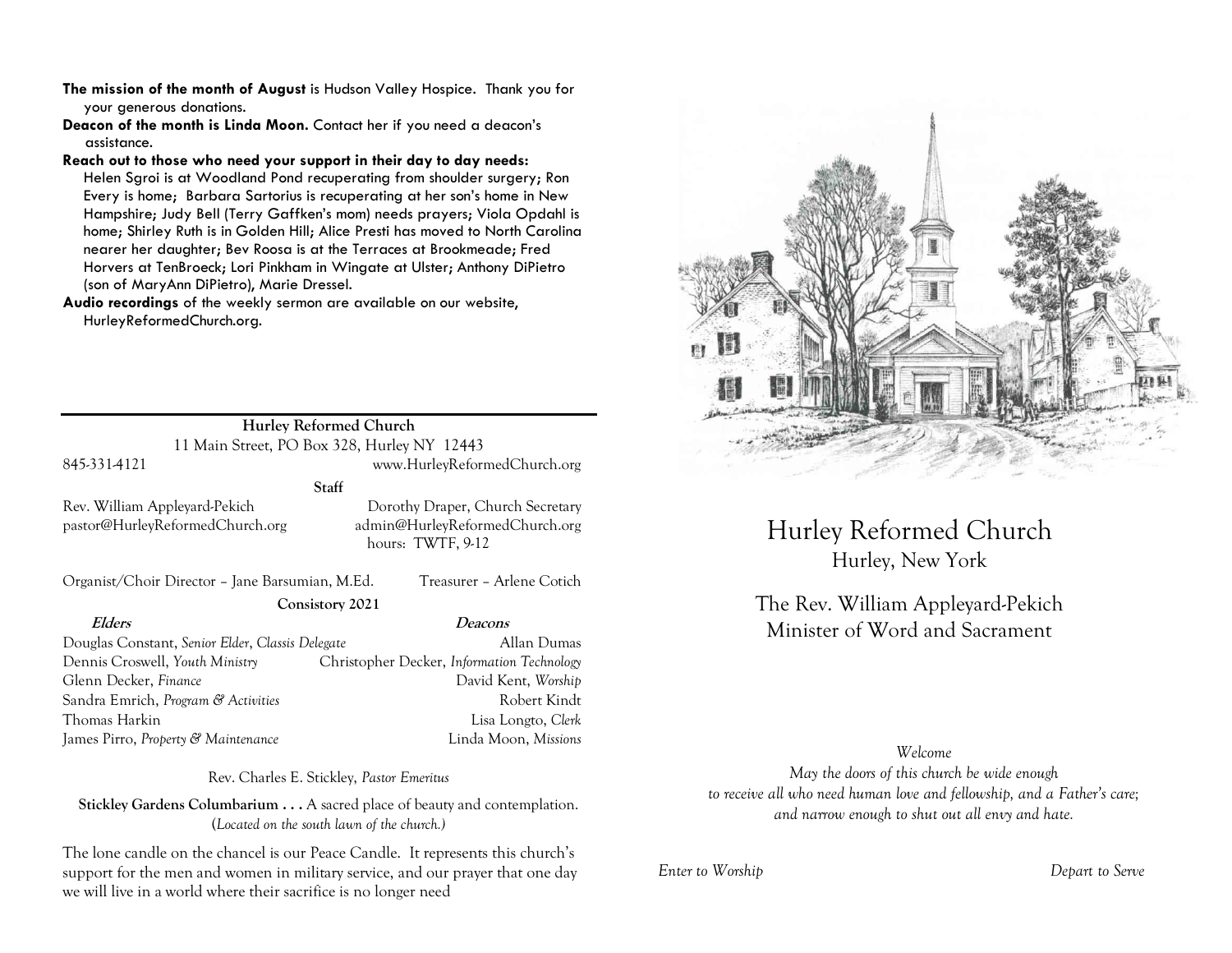# **#507 Love Divine, All Loves Excelling**

- 1. Love divine, all loves excelling, Joy of Heav'n to earth come down! Fix in us thy humble dwelling; All thy faithful mercies crown. Jesus, Thou art all compassion; Pure unbounded love Thou art. Visit us with Thy salvation; Enter every trembling heart.
- 2. Breathe, O breathe Thy loving Spirit Into every troubled breast! Let us all in Thee inherit; Let us find that second rest. Take away our bent to sinning; Alpha and Omega be. End of faith, as its beginning, Set our hearts at liberty.
- 3. Come, Almighty to deliver, Let us all Thy life receive. Suddenly return, and never, Nevermore Thy temples leave. Thee we would be always blessing, Serve Thee as Thy hosts above, Pray and praise Thee without ceasing, Glory in Thy perfect love.
- 4. Finish, then, Thy new creation; Pure and spotless let us be. Let us see Thy great salvation Perfectly restored in Thee: Changed from glory into glory, Till in Heav'n we take our place, Till we cast our crowns before Thee, Lost in wonder, love, and praise.

## **#298 Spirit of God, Descend upon my Heart**

- 1. Spirit of God, descend upon my heart. Wean it from earth; through all its pulses move. Stoop to my weakness, mighty as Thou art, And make me love Thee as I ought to love.
- 2. Hast Thou not bid me love Thee, God and King? All, all Thine own-- soul, heart and strength and mind! I see Thy cross-- there teach my heart to cling. Oh, let me seek Thee, and, oh, let me find!
- 3. Teach me to feel that Thou art always nigh. Teach me the struggles of the soul to bear. To check the rising doubt, the rebel sigh; Teach me the patience of unanswered prayer.
- 4. Teach me to love Thee as Thine angels love, One holy passion filling all my frame; The baptism of the heav'n-descended Dove-- My heart an altar, and Thy love the flame.